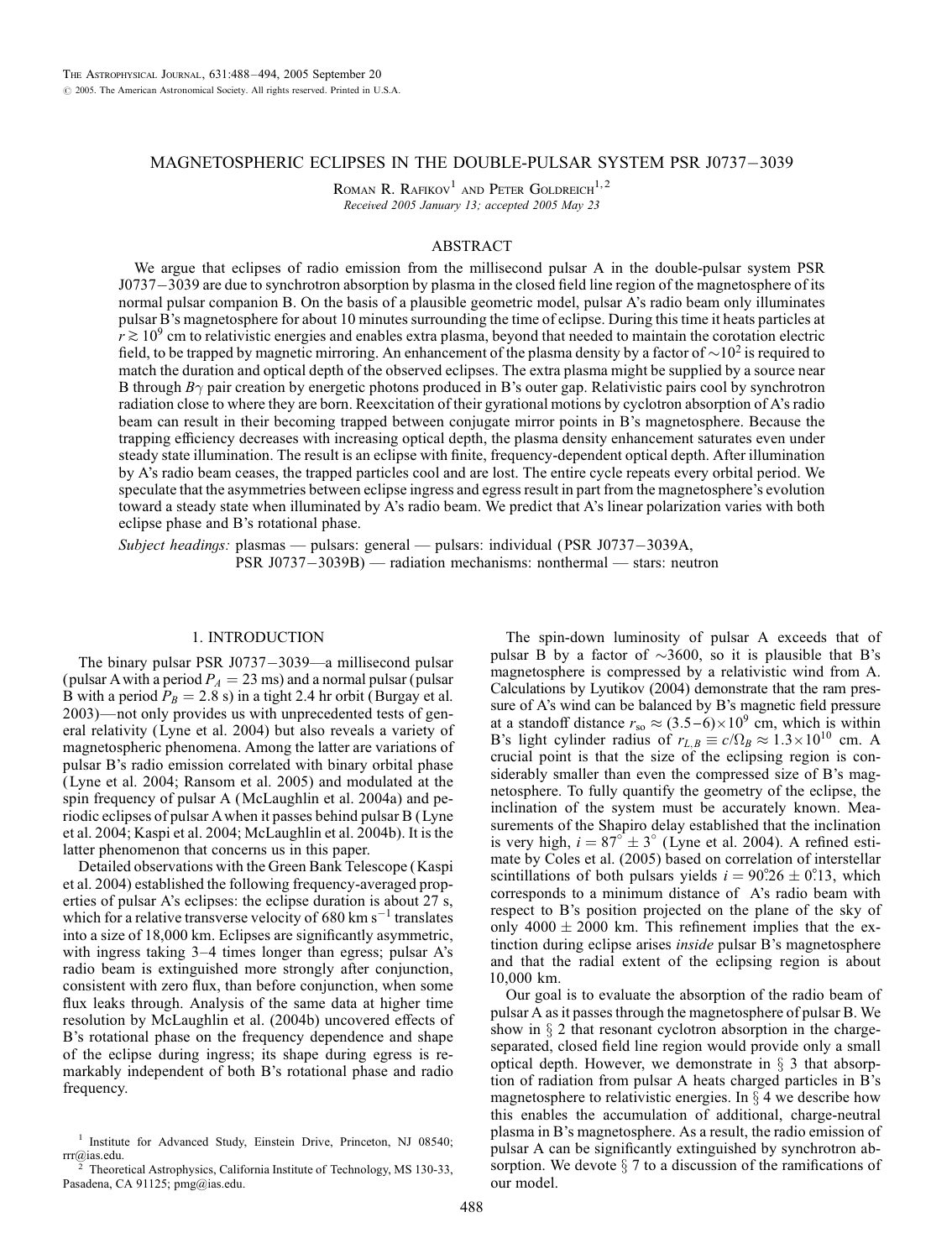## 2. RESONANT CYCLOTRON ABSORPTION

The region of closed field lines in the conventional pulsar magnetosphere model contains a corotating, charge-separated plasma with number density

$$
n_{\rm GJ}(\boldsymbol{r}) = \frac{|\Omega_B \cdot B(\boldsymbol{r})|}{2\pi e c (1 - v^2/c^2)},\tag{1}
$$

where  $v$  is the corotation velocity (Goldreich & Julian 1969). We are primarily interested in the region of pulsar B's magnetosphere where  $v \ll c$  and the magnetic field is approximately dipolar. For our simplified model it suffices to ignore the angular dependence of the field and set

$$
B(r) \approx B_{\star} \left(\frac{R_{\star}}{r}\right)^3,
$$
  

$$
\Omega_B \cdot B(r) \approx \Omega_B B(r),
$$
 (2)

where  $R_{\star}$  is the neutron star radius and  $B_{\star}$  is its surface magnetic field.

The particle *number* density *n* can be higher than  $n_{\text{GI}}$  because the addition of neutral plasma does not affect the net charge density. We characterize this increase by the parameter  $\lambda \ge 1$  defined such that

$$
n(r) \approx \lambda(r) \frac{\Omega_B B(r)}{2\pi e c}.
$$
 (3)

In what follows, we assume that the magnetospheric particles are electrons and positrons.

Resonant cyclotron absorption is the dominant source of extinction for radio waves passing through a conventional pulsar magnetosphere. Cyclotron resonance occurs where

$$
\omega \approx \omega_B \equiv \frac{eB}{m_e c} \tag{4}
$$

with cross section (Canuto et al. 1971; Daugherty & Ventura 1978)

$$
\sigma(\omega) \approx \sigma_{\rm T} \frac{\omega^2}{\left(\omega - \omega_B\right)^2 + \Gamma^2/4},\tag{5}
$$

where  $\sigma_{\rm T}$  is the Thompson cross section and

$$
\Gamma \equiv \frac{4e^2\omega_B^2}{3m_ec^3} \tag{6}
$$

is the natural line width. Strictly speaking, this cross section applies to photons in particular modes that differ for electrons and positrons, but we ignore this detail here.

The peak cross section at resonance reaches  $\sigma_{\text{max}} \approx 6\pi (c/\omega_B)^2$ , or roughly the square of the photon wavelength. Nevertheless, the optical depth is modest because an incident photon only resonates with cold electrons in a narrow radius range. From equations  $(2)$ – $(6)$  we find that resonance occurs at a radial distance from pulsar B of

$$
r_r(w) \approx R_{\star} \left(\frac{eB_{\star}}{m_e c} \omega^{-1}\right)^{1/3} = R_{\star} \left(\frac{\omega_{B\star}}{\omega}\right)^{1/3}
$$
  

$$
\approx 1400 R_{\star} B_{\star 12}^{1/3} \nu_9^{-1/3}
$$
 (7)

and that the optical depth is given by

$$
\tau_c \approx \frac{2\pi}{3} \lambda(r_r) \frac{\Omega_B r_r}{c} \approx 0.2 \lambda(r_r) B_{\star 12}^{1/3} \nu_9^{-1/3},\tag{8}
$$

where  $\nu_9$  is the radio frequency  $\nu = \omega/(2\pi)$  expressed in GHz and  $\omega_{B\star} = 1.8 \times 10^{19} B_{\star,12}$  s<sup>-1</sup> is the cyclotron frequency at the surface of pulsar B (i.e., for  $B = B_{\star}$ ) with  $B_{\star 12} \equiv B/(10^{12} \text{ G})$ . Throughout the paper we set the neutron star radius to be 10 km and use  $R_{\star}$  as a unit of distance. Note that for the  $\lambda = 1, \tau_c$  is approximately the ratio of the resonance radius  $r_r$  to the radius of B's light cylinder,  $c/\Omega_B$ , a result obtained previously by Blandford & Scharlemann (1976) and Mikhailovskii et al. (1982).

The determination of the inclination of the binary's orbit to the plane of the sky based on the scintillation technique (Coles et al. 2005) implies that the radio beam of pulsar A passes pulsar B at an impact parameter  $p \sim 4 \times 10^8$  cm. Since  $p \lesssim r_r$ , at a first glance cyclotron absorption looks like a viable eclipse mechanism, although a  $\lambda \sim 10-100$  would be required to match the eclipse depth. However, a closer look at cyclotron absorption, as described below, reveals a problem: A's radio radiation heats the particles in B's magnetosphere to relativistic energies, making synchrotron absorption rather than cyclotron absorption the relevant process.

We denote by  $F_{\omega}(\omega, r)$  the energy flux per unit frequency from pulsar A at distance  $r$  from pulsar B. A nonrelativistic electron or positron absorbs and emits energy, respectively, at the rate (Rybicki & Lightman 1979)

$$
\dot{E}_{+}(r) = \frac{1}{2} \int F_{\omega}(\omega, r) \sigma(\omega) d\omega
$$

$$
= 2\pi^{2} \frac{e^{2}}{m_{e}c} F_{\omega}(\omega_{B}(r), r), \qquad (9)
$$

$$
\dot{E}_{-}(r) = \frac{4}{9} \frac{e^4}{m_e^2 c^3} (\beta \gamma)^2 B(r)^2,
$$
 (10)

where  $\gamma \equiv (1 - \beta^2)^{1/2}$  is the Lorentz factor of the electrons and positrons, which must be close to unity for cyclotron absorption and emission to pertain. Balancing  $E_+$  by  $E_-$  yields

$$
\beta \gamma = \frac{3\pi}{2} \left[ \frac{F_{\omega}(\omega_B(r)r, r)}{\omega_B^2 m_e} \right]^{1/2}.
$$
 (11)

Lyne et al. (2004) measure a time-averaged flux density of  $\approx$ 1.6 mJy at  $\nu_0 \equiv \omega_0/(2\pi) = 1.4$  GHz from pulsar A. Taking 600 pc for the distance to PSR J0737-3039, one obtains  $F_0 \equiv$  $F_{\omega}(\omega_0) \approx 10^{-6}$  ergs cm<sup>-2</sup> at the position of B, which is separated from A by about  $9 \times 10^{10}$  cm. Using equation (11), we find that at  $r_r \approx 1250R_{\star}B_{\star12}$ , where 1.4 GHz photons get absorbed, the electrons and positrons have  $\beta\gamma \approx 25$ . This means that the electrons and positrons are relativistic and that the cyclotron approximation is inapplicable. The timescale for particles to become mildly relativistic  $(E \sim m_e c^2)$  due to cyclotron absorption is

$$
t_{\text{heat}}^{c}(r) \approx \frac{m_{e}c^{2}}{\dot{E}_{+}(r)} = \frac{m_{e}^{2}c^{3}/e^{2}}{2\pi^{2}F_{\omega}(\omega_{B}(r), r)},
$$
(12)

which is about 5 s at the position where 1.4 GHz photons are resonantly absorbed.

A related example of the heating of particles to relativistic energies through resonant cyclotron absorption of radio waves is given in Lyubarskii & Petrova (1998). In their example the pulsar's radio waves heat particles streaming along its open field lines.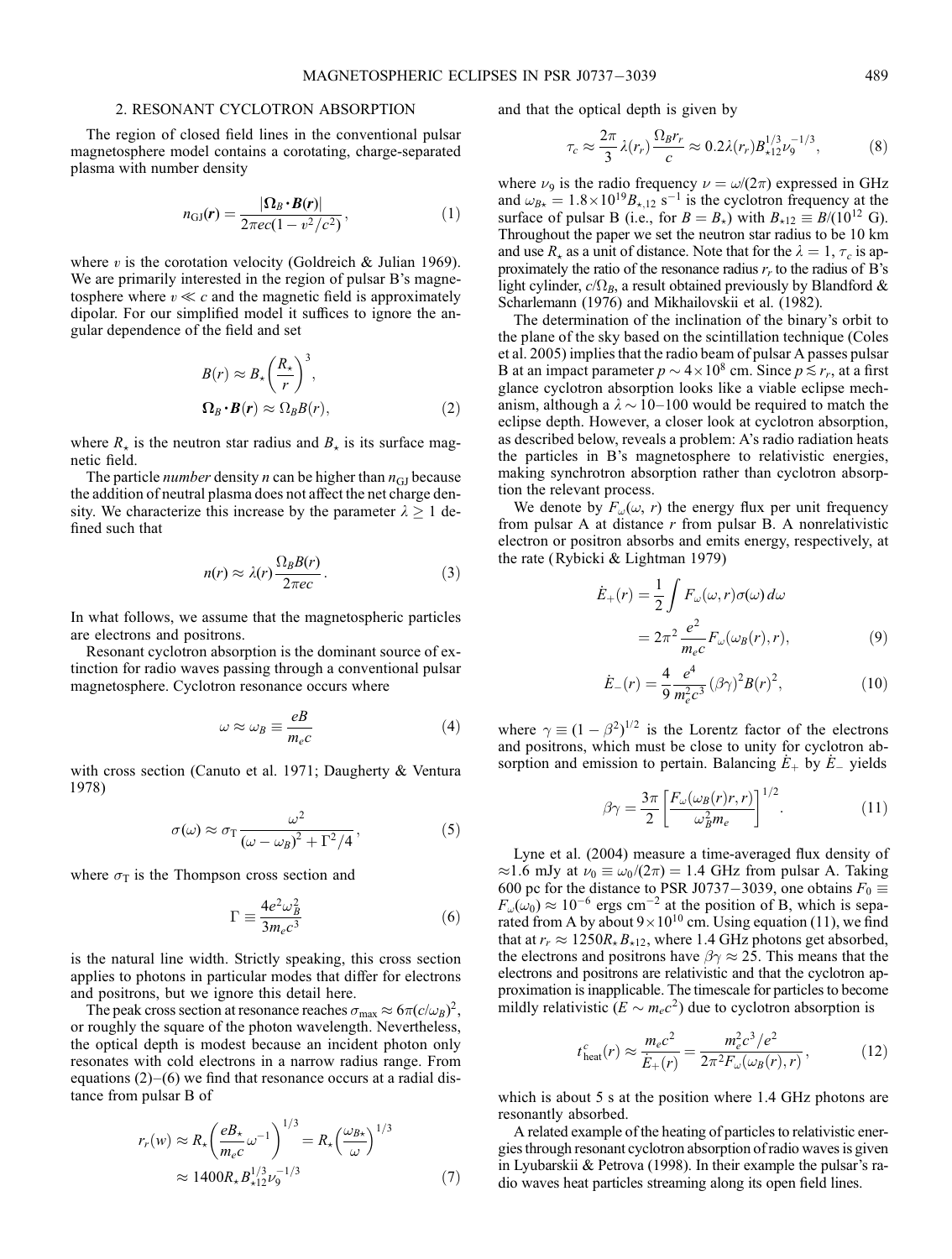## 3. SYNCHROTRON ABSORPTION

The mean cross section for synchrotron absorption by an isotropic distribution of particles with energy  $\gamma m_e c^2$  is (Rybicki & Lightman 1979)

$$
\sigma_s(\omega) \approx \frac{8\pi^2}{3^{4/3}\Gamma(1/3)} \frac{e}{B} \left(\frac{\omega_B}{\gamma \omega}\right)^{5/3},\tag{13}
$$

provided  $\omega_B/\gamma \lesssim \omega \lesssim \gamma^2 \omega_B$ . Here  $\Gamma(x)$  is a complete gamma function.

In the absence of published measurements of pulsar A's radio spectrum, we assume that it is a power law with most of the energy concentrated at low frequencies (i.e.,  $F_{\omega} \propto \omega^{-\delta}$  with  $\delta$  > 1), as is typical for millisecond pulsars (Kuzmin & Losovsky 2001). The position of the low-frequency cutoff of the spectrum is not very important for our problem (however, see  $\S$  6).

For the cross section (eq. [13]) and an incident spectrum with  $\delta > 1$ , particle heating is dominated by the lowest frequencies. This also implies that A's radio beam suffers a low-frequency cutoff that progresses toward higher frequency with increasing depth in B's magnetosphere. Consequently, the absorbed spectrum of A's radio flux at distance  $r$  from pulsar B takes the form

$$
F_{\omega}(\omega, r) = F_0 \left(\frac{\omega_0}{\omega}\right)^{\delta} \exp(-\tau_{\omega}(\omega, r)), \tag{14}
$$

where  $\tau_{\omega}(\omega, r)$  is the frequency-dependent optical depth at r. Using equations (3) and (13) one finds

$$
\tau_{\omega}(\omega, r) = \int_{r}^{\infty} \sigma_{s}(\omega) n(r) dr
$$

$$
\approx \frac{4\pi}{3^{4/3} \Gamma(1/3) \zeta_{1}} \lambda(r) \frac{\Omega_{B} r}{c} \left(\frac{\omega_{B}}{\gamma \omega}\right)^{5/3}, \qquad (15)
$$

where in arriving at the last expression we have assumed that  $\lambda(r)(\omega_B/\gamma)^{5/3}$  is a steeply decreasing function of r and

$$
\zeta_1 = 4 + \frac{5}{3} \frac{d \ln \gamma}{d \ln r} - \frac{d \ln \lambda}{d \ln r}.
$$
 (16)

Expression (15) is valid provided  $\omega \gtrsim \omega_B/\gamma$ ; below this frequency the relativistic plasma becomes transparent. Since extinction at observed frequencies occurs at  $r \sim 10^9$  cm  $\ll r_{L,B}$  $c/\Omega_B \approx 10^{10}$  cm, a large  $\lambda(r)$  is required to account for  $\tau_\omega \gtrsim 1$ .

Next, we give a simplified evaluation of the energies to which magnetospheric particles are heated, assuming that  $\delta = 2$  and that  $\lambda$  is independent of  $r^3$  We define a local cutoff frequency  $\omega_1(r)$  such that  $\tau_\omega(\omega_1(r), r) = 1$ . Using equation (15) and dropping constant coefficients, we find

$$
\omega_1(r) \approx \frac{\omega_B(r)}{\gamma(r)} \left[ \lambda(r) \frac{\Omega_B r}{c} \right]^{3/5}.
$$
 (17)

Clearly,  $\omega_1(r)$  increases as r decreases. Figure 1 illustrates how the low-frequency part of  $F_{\omega}(\omega, r)$  erodes with increasing depth in B's magnetosphere.<sup>4</sup> The synchrotron heating rate,  $\dot{E}_{+}^s$ , is given by

$$
\dot{E}^s_+(r) \approx \sigma(\omega_1(r))\omega_1(r)F_\omega(\omega_1(r),r)
$$

$$
\approx F_0 \left(\frac{\gamma\omega_0}{\omega_B}\right)^2 \frac{e}{B} \frac{\omega_B}{\gamma} \left[\lambda(r)\frac{\Omega_B r}{c}\right]^{-8/5},\tag{18}
$$

<sup>3</sup> Appendix A contains a more detailed derivation suitable for an arbitrary value of  $\delta$ .

The low-frequency cutoff of A's spectrum is unimportant inside the radius at which the cutoff frequency falls below  $\omega_1(r)$ .



Fig. 1.—Evolution of pulsar A's radio spectrum due to synchrotron absorption in pulsar B's steady state magnetosphere, assuming  $\chi = 2$ . The solid curves are labeled by their distances from B. The dashed curve illustrates the maximally absorbed [with optical depth equal to  $\tau_{\text{max}}(\nu)$ ; see eq. (32)] spectrum close to B.

which reflects the dominance of radiation with  $\omega \sim \omega_1(r)$ . Balancing the synchrotron heating rate by the synchrotron cooling rate (eq. (10]) we obtain

$$
\gamma(r) \approx 5 \times 10^2 \frac{F_0}{m_e \omega_{B\star}^2} \left(\frac{\omega_0}{\omega_{B\star}}\right)^2
$$

$$
\times \left(\lambda \frac{\Omega_B R_\star}{c}\right)^{-8/5} \left(\frac{r}{R_\star}\right)^{52/5}
$$

$$
\approx 2.5 \times 10^4 \lambda^{-8/5} \left(\frac{r/R_\star}{10^3}\right)^{52/5} B_{\star 12}^{-4} \tag{19}
$$

(constant coefficients appearing in eqs. [19] and [20] are derived in Appendix A). The calculation of  $\gamma(r)$  tacitly assumes that synchrotron absorption of A's radio emission is the only source for heating particles in B's magnetosphere (for a different view, see Lyutikov & Thompson 2005).

To evaluate the size of the eclipsing region  $r_e(\omega)$ , defined as the distance from pulsar B at which  $\tau_{\omega}(\omega, r_e) = 1$ , we combine equations (17) and (19) to arrive at

$$
r_e(\omega) = 0.54R_{\star} \left(\frac{\omega_{B\star}}{\omega}\right)^{5/64}
$$

$$
\times \left[\frac{F_0}{m_e \omega_{B\star}^2} \left(\frac{\omega_0}{\omega_{B\star}}\right)^2\right]^{-5/64} \left(\lambda \frac{\Omega_B R_{\star}}{c}\right)^{11/64}
$$

$$
\approx 380R_{\star} \lambda^{11/64} \nu_9^{-5/64} B_{\star 12}^{25/64}.
$$
 (20)

The weak frequency dependence of  $r_e$  is an artifact of the assumed constancy of  $\lambda$ .

The observed eclipse duration corresponds to  $r_e \approx 10^9$  cm at  $\nu = 1$  GHz. From equation (20) we find that this implies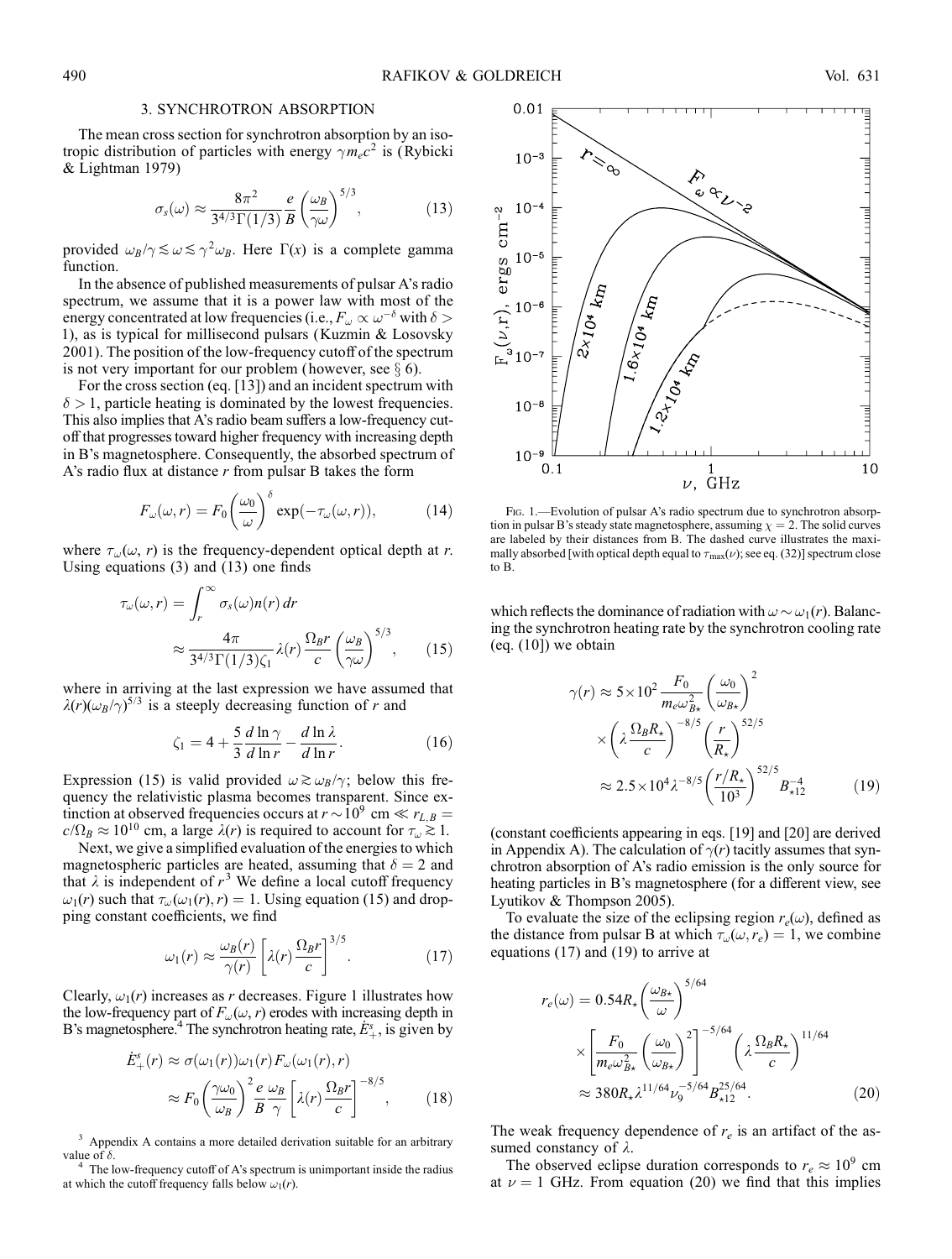$\lambda \approx 270$ . For this value of  $\lambda$ , equation (19) yields  $\gamma \approx 3.2 B_{\star 12}^{-4}$ at  $r_e = 10^9$  cm, so our assumption of synchrotron absorption is marginally valid. The optical depth  $\tau_{\omega}$  cannot be arbitrarily high, because radio photons of frequency  $\omega$  are not absorbed within the radius at which  $\omega \approx \omega_B / \gamma = \omega$ . This "saturation" of  $\tau_{\omega}$  can be used to probe the dependence of  $\lambda$  on r (see eq. [32] for a particular example).

# 4. ENHANCEMENT OF PARTICLE NUMBER DENSITY IN THE MAGNETOSPHERE OF PULSAR B

We hypothesize that there is a continuous supply of energetic particles within the closed field line region of pulsar B's magnetosphere from a source located close to the star where the magnetic field is strong. Radiation damps the gyrational motions of particles born in this region before they can slide out along magnetic field lines. Under normal circumstances each particle would loop along the closed field line on which it was born and strike the star's surface in the opposite magnetic hemisphere. However, illumination by pulsar A's radio beam can reexcite the gyrational motions of particles that stream far away from pulsar B and then keep them suspended between conjugate mirror points (see  $\S$  4.2). Thus, both particle heating, which makes synchrotron absorption possible, and particle trapping, which leads to a higher optical depth eclipse, are mediated by A's radio beam.

## 4.1. Lifetimes of Energetic Particles

After illumination by pulsar A's radio beam ceases, particles trapped by magnetic mirroring in pulsar B's magnetosphere cool and are lost. Synchrotron emission reduces their energies to  $m_e c^2$  on a timescale  $t_{\rm cool}$ , independent of their initial  $\gamma \gg 1$ . From equation (A2), we estimate

$$
t_{\text{cool}} \sim \frac{m_e^3 c^5}{e^4 B^2} \approx 350 \text{ s} \left(\frac{r/R_{\star}}{10^3}\right)^6 B_{\star 12}^{-2}.
$$
 (21)

At this stage, as a consequence of relativistic beaming, components of momentum parallel and perpendicular to **B** decay at the same rate. Subsequently, in the nonrelativistic regime, velocity components perpendicular to  $\bf{B}$  decay exponentially on a timescale  $t_{\text{cool}}$ , while those parallel to **B** remain nearly constant. As a result, the trapped particles sediment onto the neutron star's surface on a timescale  $t_{\text{cool}}$ , leaving only the minimum number density of particles,  $n_{\text{GJ}}$ , needed to support the corotation electric field. Since  $t_{\rm cool}$  is much shorter than the orbital period of the double pulsar, the magnetosphere of pulsar B has to refill each time the radio beam of pulsar A illuminates it.

## 4.2. Trapping of Particles by Pulsar A's Beam

The particle cooling time,  $t_{\text{cool}}$ , given by equation (21) is comparable to the local travel time,  $\sim r/(\beta_{\parallel} c)$ , at the distance

$$
r_{\rm cool} \approx 160 R_{\star} \beta_{\parallel}^{-1/5} B_{\star 12}^{2/5} \tag{22}
$$

from pulsar B. Without heating, a particle arriving at an equatorial radius  $r_e$  from a source located below  $r_{\text{cool}}$  would be in its lowest gyrational state. To become trapped, it has to gain enough perpendicular momentum during its outer magnetosphere passage to mirror above  $r_{\rm cool}$  because of adiabatic invariant conservation.<sup>5</sup>

The minimum gain in  $p_{\perp}^2$  required for trapping is

$$
\Delta p_{\perp \text{min}}^2 \gtrsim \left(\beta_{\parallel} \gamma\right)^2 (m_e c)^2 \left(\frac{r_{\text{cool}}}{r_e}\right)^3,\tag{23}
$$

where  $\beta_{\parallel}$  is evaluated at  $r_e$ . So the minimum energy,  $\Delta E_{\text{min}}$ , that a particle has to absorb at  $r \sim r_e$  is

$$
\Delta E_{\text{min}} \gtrsim \frac{\beta_{\parallel}^2 \gamma}{2} m_e c^2 \left(\frac{r_{\text{cool}}}{r_e}\right)^3
$$

$$
\approx 2 \times 10^{-3} \beta_{\parallel}^{7/5} \gamma m_e c^2 B_{\star 12}^{6/5} \left(\frac{r_e/R_{\star}}{10^3}\right)^{-3} . \tag{24}
$$

Cyclotron absorption of A's unattenuated radio beam in a single passage of  $r_e$  results in an energy increase

$$
\Delta E_{+} \sim \int^{r_e} \dot{E}_{+}(r) \frac{dr}{\beta_{\parallel} c} \approx 2.3 \times 10^{-4} \frac{m_e c^2}{\beta_{\parallel}} \left(\frac{r_e/R_{\star}}{10^3}\right)^7, \quad (25)
$$

where the last line is evaluated for  $\delta = 2$ . Use of the cyclotron absorption formula (9) is appropriate because the majority of particles streaming past  $r_e$  from a source interior to  $r_{\text{cool}}$  are at most mildly relativistic (see  $\S$  4.3).

Comparing  $\Delta E_{\text{min}}$  with  $\Delta E_{+}$ , we find that trapping via cyclotron absorption and subsequent mirroring is possible for particles with

$$
\beta_{\parallel}^{12/5} \gamma \lesssim 0.12 B_{\star 12}^{-6/5} \left( \frac{r_e/R_{\star}}{10^3} \right)^{10} . \tag{26}
$$

Thus, particles reaching  $r_e \approx 10^9$  cm with  $\beta_{\parallel} \lesssim 0.4$  can be trapped. This threshold is not very restrictive (see  $\S$  4.3), so the rate at which  $\lambda$  can grow is primarily determined by the rate at which particles are injected by the source near B's surface.<sup>6</sup>

# 4.3. Source of Particles

We can only speculate about possible sources of particles in the corotating magnetosphere of pulsar B. The requirement that B's magnetosphere fill with an appropriate density of plasma while it is illuminated by A's radio beam is not demanding. The total number of particles needed to provide the corotating charge density in B's magnetosphere is  $N_{\text{min}} \sim (\Omega_B B_{\star} R_{\star}^3/ec) \ln (r_{\text{so}}/R_{\star}) \sim 10^{30}$ . Boosting this number by a factor of  $\sim 10^2$  in 10<sup>3</sup> s implies a trapping rate  $N \sim 10^{29}$  s<sup>-1</sup>. If every trapped particle were born with the energy  $f_1m_ec^2$  (subsequently lost as synchrotron radiation) and only a fraction  $f_2 < 1$  of them were trapped, the source power would be  $P \sim 10^{23} f_1/f_2$  ergs s<sup>-1</sup>. For  $f_1 = 10$  and  $f_2 = 0.1$ , this amounts to  $\sim 10^{25}$  ergs s<sup>-1</sup>, much smaller than the spin-down luminosity,  $\sim 10^{30}$  ergs s<sup>-1</sup>, estimated for pulsar B by Lyne et al. (2004).

Our favored source is the creation of  $e^-e^+$  pairs on closed field lines by gamma rays with energies  $\sim$ 100 MeV emitted by particles accelerated in the outer gap of pulsar B (Cheng et al. 1986a, 1986b; Wang et al. 1998).<sup>7</sup> Photons from the outer gap can enter the corotating magnetosphere and propagate at

<sup>&</sup>lt;sup>5</sup> The expression for the residence time,  $\sim r/(\beta_{\parallel} c)$ , and that for  $r_{\text{cool}}$  given by equation (22) hold in both relativistic ( $\beta_{\parallel} \approx 1$ ) and nonrelativistic ( $\beta_{\parallel} \ll 1$ ) regimes.

<sup>6</sup> The two-stream instability might in principle assist in the trapping of particles, but an unrealistically high number density is required for its growth

time to be comparable to the particle residence time in the magnetosphere.<br><sup>7</sup> We are grateful to Jonathan Arons for drawing our attention to this possibility.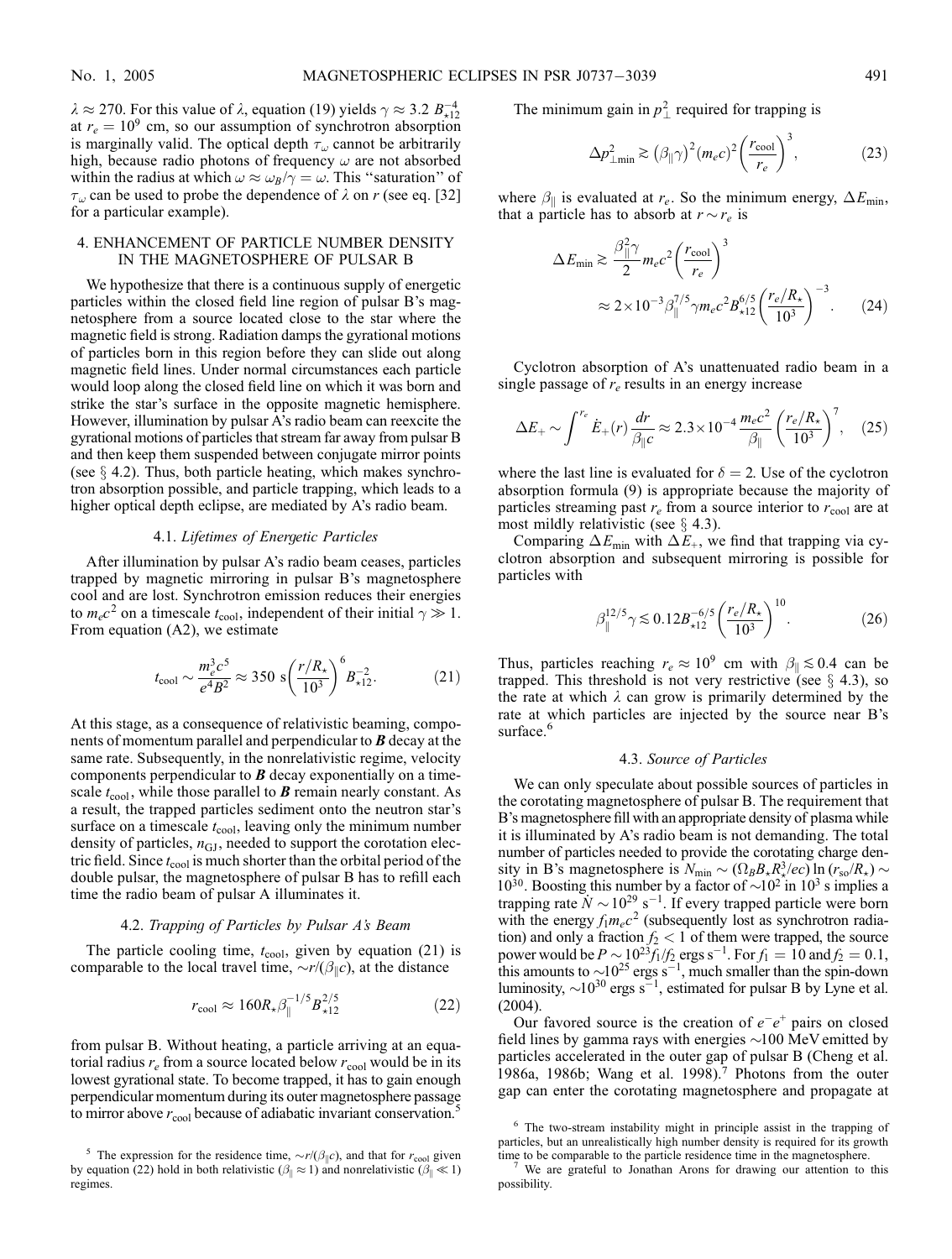significant angles to magnetic field lines. This facilitates  $B\gamma$ pair creation close to the neutron star's surface. The ability of an old pulsar to maintain an active outer gap decreases as its period increases. The critical period, however, depends on the angle between the pulsar's spin and magnetic axes (Zhang et al. 2004). For the large value of this angle for pulsar B,  $\sim 75^\circ$  as inferred by Lyutikov & Thompson (2005), it is plausible that the outer gap remains active.

Pairs born relativistic initially lose energy through synchrotron radiation on a timescale  $\Gamma^{-1} \sim (10^{-12} \text{ s}) B_{10}^{-2}$  (see eq. [6]). As a consequence of relativistic beaming, their pitch angles remain constant until they become transrelativistic. Subsequent cooling by gyrosynchrotron radiation completely damps gyrational motions but preserves the component of velocity parallel to the magnetic field. Thus, particles streaming away from the neutron star have  $\beta_{\parallel} \lesssim 1$ . As we discussed in  $\S$  4.2, this allows for their efficient trapping when they are illuminated by A's radio beam.

### 5. STEADY STATE MAGNETOSPHERE

Under constant illumination by pulsar A's radio beam, pulsar B's magnetosphere would achieve a steady state. We have already described how particle energies would be set by a balance between the absorption and emission of radiation. Here we concentrate on how the particle enhancement factor  $\lambda$  would be fixed in the context of the discussion in  $\S$  4.

The efficiency of particle trapping drops sharply as the optical depth at the local cyclotron frequency,  $\tau_{\omega}(\omega_B(r), r)$ , increases above unity. The energy that fresh particles acquire by cyclotron absorption in passing through the magnetosphere is reduced by a factor of  $exp(-\tau_{\omega}(\omega_B(r),r))$  compared to  $\Delta E_+$ (see eq. [25]). Thus, increasing  $\tau_{\omega}(\omega_B(r), r)$  lowers the maximum  $\beta_{\parallel}$  at which particle trapping can occur (see  $\S$  4.2). The exponential dependence of trapping on optical depth suggests that  $\tau_{\omega}(\omega_{B}, r)$  does not greatly exceed unity and also that it depends at most logarithmically on r. We set

$$
\tau_{\omega}(\omega_B, r) = \chi,\tag{27}
$$

where  $\chi$  is a parameter that we treat as independent of r and whose precise value depends on the rate at which trapped particles are lost by unspecified relaxation processes.

For  $\omega > \omega_B/\gamma$  we find using equation (15) that  $\tau_\omega(\omega, r) =$  $\tau_{\omega}(\omega_{B}, r)(\omega_{B}/\omega)^{5/3}$ . Thus, in the steady state magnetosphere photons of frequency  $\omega$  are absorbed at distance  $r_e(\omega)$  such that  $\omega_B(r_e) = \omega \chi^{-3/5}$ . This gives

$$
r_e(\omega) = \chi^{1/5} r_r(\omega) = R_\star \chi^{1/5} \left(\frac{\omega_{B\star}}{\omega}\right)^{1/3}
$$
  
 
$$
\approx 1400 R_\star \chi^{1/5} B_{\star 12}^{1/3} \nu_9^{-1/3}, \qquad (28)
$$

where  $r_r(\omega)$  is defined in equation (7). In the steady state the eclipse duration would scale as  $\nu^{-1/3}$ .

The structure of the steady state magnetosphere for an arbitrary power-law spectrum of incident radio radiation is described by equations (B1) and (B2) in Appendix B. With typical parameters for PSR J0737-3039 and  $\delta = 2$  we obtain

$$
\gamma(r) \approx 1.4 \chi^{-24/55} \left(\frac{r/R_{\star}}{10^3}\right)^{36/11} B_{\star 12}^{-12/11},\tag{29}
$$

$$
\lambda(r) \approx 10^2 \chi^{3/11} \left(\frac{r/R_{\star}}{10^3}\right)^{49/11} B_{\star 12}^{-20/11}.
$$
 (30)

Absorption by the extra plasma of pulsar A's radio radiation reduces the efficiency of particle heating, thus lowering the value of  $\gamma$ . The dispersion measure variation during the eclipse caused by extra plasma within the steady state magnetosphere is at least 2 orders of magnitude below the current upper bound of 0.016 pc  $cm^{-3}$  (Kaspi et al. 2004).

The important distinction of the steady state model is that it *predicts*  $\lambda$ . This determines the lower and upper frequencies between which synchrotron absorption is effective at a given  $r$ :

$$
\frac{\omega_B}{2\pi} \gamma^{-1} \approx 2 \text{ GHz } \chi^{24/55} \left(\frac{r/R_{\star}}{10^3}\right)^{-69/11} B_{\star 12}^{23/11},
$$
  

$$
\frac{\omega_B}{2\pi} \gamma^2 \approx 5.6 \text{ GHz } \chi^{-48/55} \left(\frac{r/R_{\star}}{10^3}\right)^{39/11} B_{\star 12}^{-13/11}.
$$
 (31)

It follows that the maximum optical depth at frequency  $\nu$ , an observable quantity, is given by

$$
\tau_{\text{max}}(\nu) \approx 3.2 \chi^{15/23} \nu_9^{-20/23}.\tag{32}
$$

Figure 1 depicts the evolution of the spectrum of A's radio beam with depth in B's magnetosphere. Power at low frequencies is gradually eaten out by synchrotron absorption as the beam propagates deeper into B's magnetosphere.

Illumination of B's magnetosphere by A's radio beam probably starts only a short time prior to eclipse, so we may be witnessing radio beam attenuation by dynamically evolving plasma in B's magnetosphere. The timescale for cold particles to become transrelativistic via cyclotron absorption evaluated from equation (12) is rather short, typically  $\leq 10$  s. Energies of relativistic particles rise exponentially via synchrotron absorption on the timescale

$$
t_{\text{heat}}^s \approx 0.78 \left[ \frac{e^2}{m_e^2 c^3} F_\omega(\omega_B) \right]^{-1} \approx 320 \text{ s} \left( \frac{r/R_\star}{10^3} \right)^{-6}, \quad (33)
$$

so long as the radio spectrum of pulsar A remains unattenuated. Heating has an exponential character for  $\delta = 2$  because as  $\gamma$ grows, particles can absorb the incoming radio photons at lower frequencies because  $\omega_B/\gamma$  decreases, making more energy from the unabsorbed spectrum available to heat them. This partly compensates for the decrease of the absorption cross section with increasing  $\gamma$  (see eq. [13]). Once  $\gamma$  grows so large that  $\tau_{\omega}(\omega_{B}/\gamma, r)$  becomes comparable to unity, heating is less efficient and  $t_{\rm heat} \propto \gamma^{8/3}$ . We estimate that particles reach  $\gamma \sim 10^2$ at  $r \approx 10^9$  cm on a timescale of  $\sim$ 5 minutes. This is comparable to estimates of several tens of minutes for the duration of the illumination period judged from the orientation of pulsar A's spin and dipole axes suggested by Demorest et al. (2004). Not much can be said about the timescale needed for the particle density to reach its steady state value. Presumably, this is largely controlled by the rate at which the source near pulsar B is able to supply fresh transrelativistic particles since these are readily trapped.

## 6. REPROCESSED RADIATION

Energy absorbed by particles in pulsar B's magnetosphere from pulsar A's radio beam is reemitted as synchrotron radiation, albeit with some time delay. Absorption takes place at  $\omega$   $\sim$   $\omega_1$  (see eq. [17]), close to the minimum possible frequency,  $\omega_B/\gamma$ , and is reemitted at the considerably higher frequency  $\omega \sim \gamma^2 \omega_B$ . This reemitted radiation, although unimportant locally, may dominate the primary radiation from pulsar A deeper in pulsar B's magnetosphere.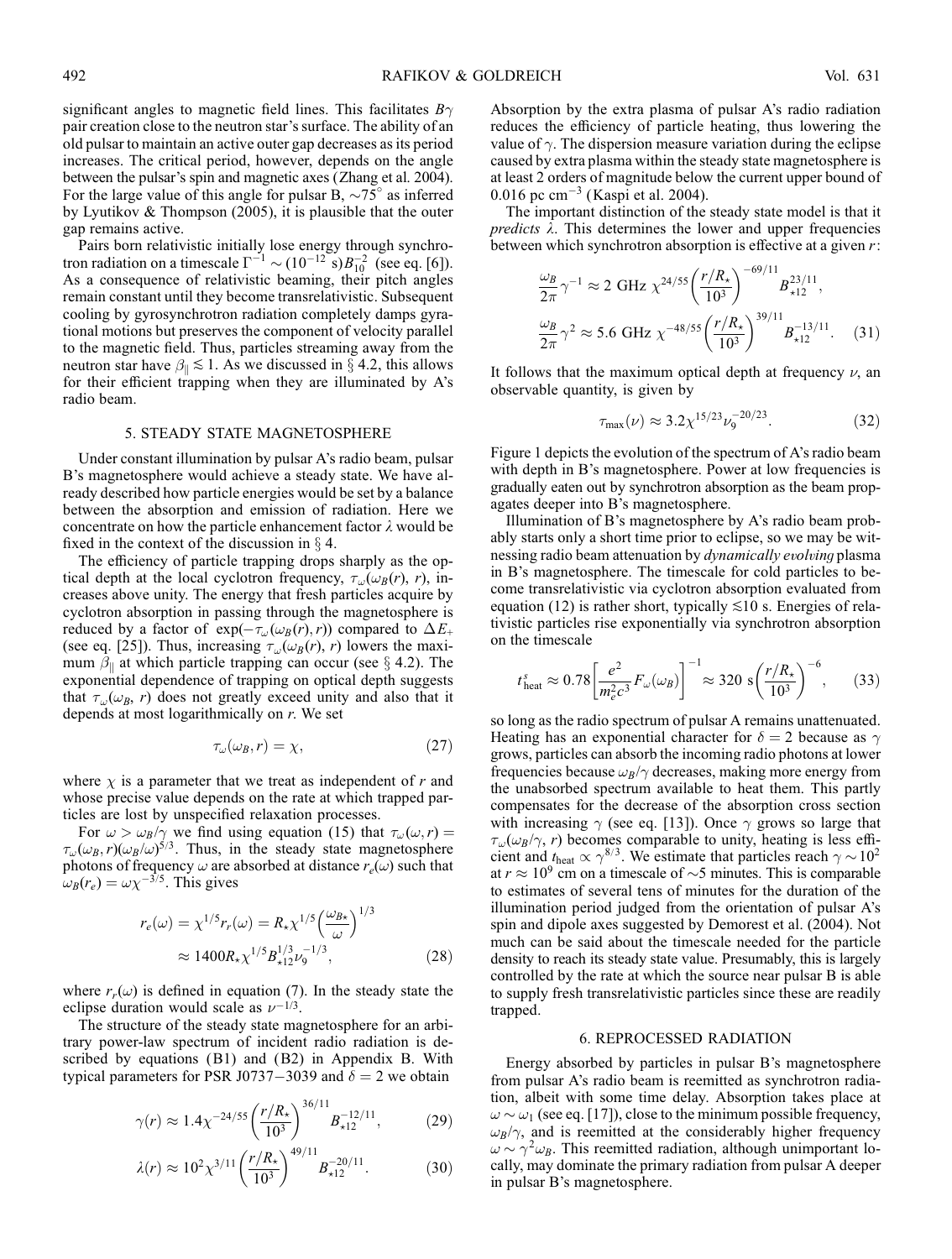Here we attempt to calculate the properties of the reprocessed radiation for the steady state magnetosphere by applying results from  $\S$  5. This requires choosing a low-frequency cutoff,  $\nu_{\min}$ , for the assumed power-law spectrum of A's radio emission. Because there is little evidence for low-frequency cutoffs in the spectra of millisecond pulsars above 100 MHz (Kuzmin & Losovsky 2001), we normalize  $\nu_{\min}$  to this frequency. From equation (28) we deduce that the energy carried by photons with  $\nu \sim \nu_{\min}$  is absorbed at a distance  $r_{\max} \approx 3500 R_{\star} \nu_{\min,8}^{-1/3}$  from pulsar B and reemitted at frequency  $\nu_{\text{max}} \approx \gamma^2(r_{\text{max}})\omega_B(r_{\text{max}})/2\pi \approx$  $360\nu_{\text{min},8}^{-13/11}$  GHz. The latter represents the upper cutoff frequency of the reprocessed radiation because  $\gamma^2 \omega_B$  increases with increasing  $r$  (see eq. [29]). A detailed calculation shows that the radiation reemitted by all the relativistic particles within  $r_{\text{max}}$  has a flat powerlaw spectrum  $F_{\nu}$  with index close to zero. The local flux of reprocessed photons at  $\nu_{\text{max}}$  can be estimated from  $F_{\nu}(\nu_{\text{max}})\nu_{\text{max}} \sim$  $F_{\nu}(\nu_{\rm min})\nu_{\rm min}$ , yielding  $F_{\nu}(\nu_{\rm max}) \sim 2 \times 10^{-9}$  ergs cm<sup>-2</sup> s<sup>-1</sup> Hz<sup>-1</sup> for a primary spectrum with  $\delta = 2$  and time-averaged intensity (at B's location) of  $F_v(1.4 \text{ GHz}) = 6 \times 10^{-6} \text{ ergs cm}^{-2} \text{ s}^{-1} \text{ Hz}^{-1}$ . The reprocessed spectrum intersects the primary radio spectrum of pulsar A at  $\sim$  50 GHz, and at frequencies higher than that one has to solve the radiation transfer problem to determine particle heating. Luckily, this is far enough from the GHz region of the spectrum where eclipse observations are usually taken, so we need not worry about such complications. Unfortunately, because of the small covering fraction of B's magnetosphere as seen from A, the flux of reprocessed radiation is too weak to be detected.

## 7. DISCUSSION

A simple dynamical picture of pulsar A's eclipse by pulsar B's magnetosphere emerges from our considerations. Prior to the onset of illumination by A's radio beam, the number density in the corotating part of B's magnetosphere is equal to  $n_{\text{GJ}}$ . When A's radio beam strikes the magnetosphere of pulsar B, perhaps  $\sim$ 10 minutes prior to B's inferior conjunction, particles initially present in the magnetosphere rapidly (in  $\leq 10$  s) become relativistic. Their energies continue to rise until either synchrotron absorption is balanced by synchrotron emission or illumination by A's radio beam ceases. At the same time neutral plasma accumulates in the magnetosphere as the result of the trapping of particles that stream out in cold beams from a source near B. It is unclear whether the magnetosphere reaches a steady state prior to the eclipse or whether it is still evolving. In either case, a density enhancement  $\lambda \sim 200-300$  would be required to match the observed depth and duration of the eclipse. After the illumination of B's magnetosphere by A's radio beam ceases, the particles cool on a typical timescale  $t_{\text{cool}} \sim 10^2 - 10^3$  s given by equation (21). As a result, particles no longer mirror, and all plasma beyond that needed to maintain the corotation electric field is lost. This entire cycle repeats each orbital period.

We speculate that part of the asymmetry between eclipse ingress and egress reflects a rise in plasma density in B's magnetosphere during the  $\sim$ 30 s the eclipse lasts. The optical depth,  $\tau_{\omega}$  is very sensitive to increasing  $\lambda$ . Not only is  $\tau_{\omega}$  directly proportional to the total column density of absorbing particles, but it is also proportional to the absorption cross section per particle, which varies as  $\gamma^{-5/3}$  and  $\gamma$  decreases with increasing  $\lambda$ . Thus, if  $\lambda$  were growing on a timescale of minutes during eclipse, egress would be deeper than ingress and the eclipse centroid would occur slightly after B reached inferior conjunction, since  $r_e$  grows as  $\lambda$  increases (see eq. [20]). In this picture the smooth ingress may partly be caused by the timevariable optical depth at a fixed location rather than the  $\tau_{\omega}$  variation as the radio beam samples smaller values of r. On the contrary, during egress the optical depth is higher, and the abrupt termination of eclipse may signal the emergence of the radio beam from behind an almost opaque screen. This explanation requires proper timing.

Our model predicts a variation of the polarization of A's radio emission during the course of the eclipse. The polarization signal should be strongly correlated with B's rotational phase in a manner similar to the eclipse light-curve variations found by McLaughlin et al. (2004b). This prediction stems from the fact that synchrotron absorption of photons in different polarization states is sensitive to the angle between the photon  $k$ -vector and the direction of the magnetic field. Modeling the polarization signature would be facilitated because B's magnetic field should be nearly dipolar at  $r_e$  since  $R_{\star} \ll r_e \ll r_{\rm so}$ .

Effects of general relativity are very important in PSR J0737 $-3039$ . Lai & Rafikov (2005) have demonstrated that gravitational light bending can significantly (by  $\sim$ 30%) change the minimum-impact parameter at which A's radio beam passes B. Thus, gravitational lensing must play a significant role in shaping the eclipse profile. Moreover, because of the binary's finite orbital eccentricity,  $e \approx 0.088$ , periastron precession driven mainly by the effects of general relativity forces a 21 yr periodic variation, from  $a|\cos i|(1 - e)$  to  $a|\cos i|(1 + e)$ , neglecting lensing effects, of the pulsars' minimum projected separation on the plane of the sky (Burgay et al. 2003). By changing the minimum-impact parameter of A's radio beam with respect to B, this should produce observable eclipse profile variations.

Lyutikov (2004) and Arons et al. (2005) have suggested that the eclipse of A's radio beam is caused by synchrotron absorption in the magnetosheath that forms when A's relativistic wind impacts B's magnetosphere. Detailed polarization observations offer a means to distinguish this viable alternative from our model.

The model we have presented is necessarily rather simplistic it is one-dimensional, it assumes that particle distribution functions are isotropic, and so on. If possible, future work should relax these constraints. A quantitative description of the particle source giving rise to the plasma density enhancement might also be pursued. Further observations have the opportunity to reveal additional clues to properties in the eclipse region. Knowledge of A's radio spectrum is crucial for calculating particle energies, trapping efficiencies, and the eclipse duration. Timeresolved polarization of A's radio emission during eclipse would constrain the magnetic field geometry and particle distribution anisotropy.

Clarifying details of this remarkable example of nonlinear coupling of relativistic plasma to external radiation may provide clues for understanding other puzzling phenomena, such as the modulation of pulsar B's radio emission by radiation from pulsar A (McLaughlin et al. 2004a) and the periodic variations of the pulsar B's brightness that correlate with its orbital phase (Ransom et al. 2005).

We thank Jonathan Arons, Anatoly Spitkovsky, and Sterl Phinney for useful discussions and suggestions and an anonymous referee for bringing the paper of Zhang et al. (2004) to our attention. We are especially grateful to Chris Thompson, whose work on PSR J0737 $-3039$  parallels ours in many respects and who has graciously shared with us his results before publication. R. R. R. acknowledges support from the W. M. Keck Foundation and NSF grant PHY-0070928. Research by P. G. was supported through NSF grant AST 00-98301.